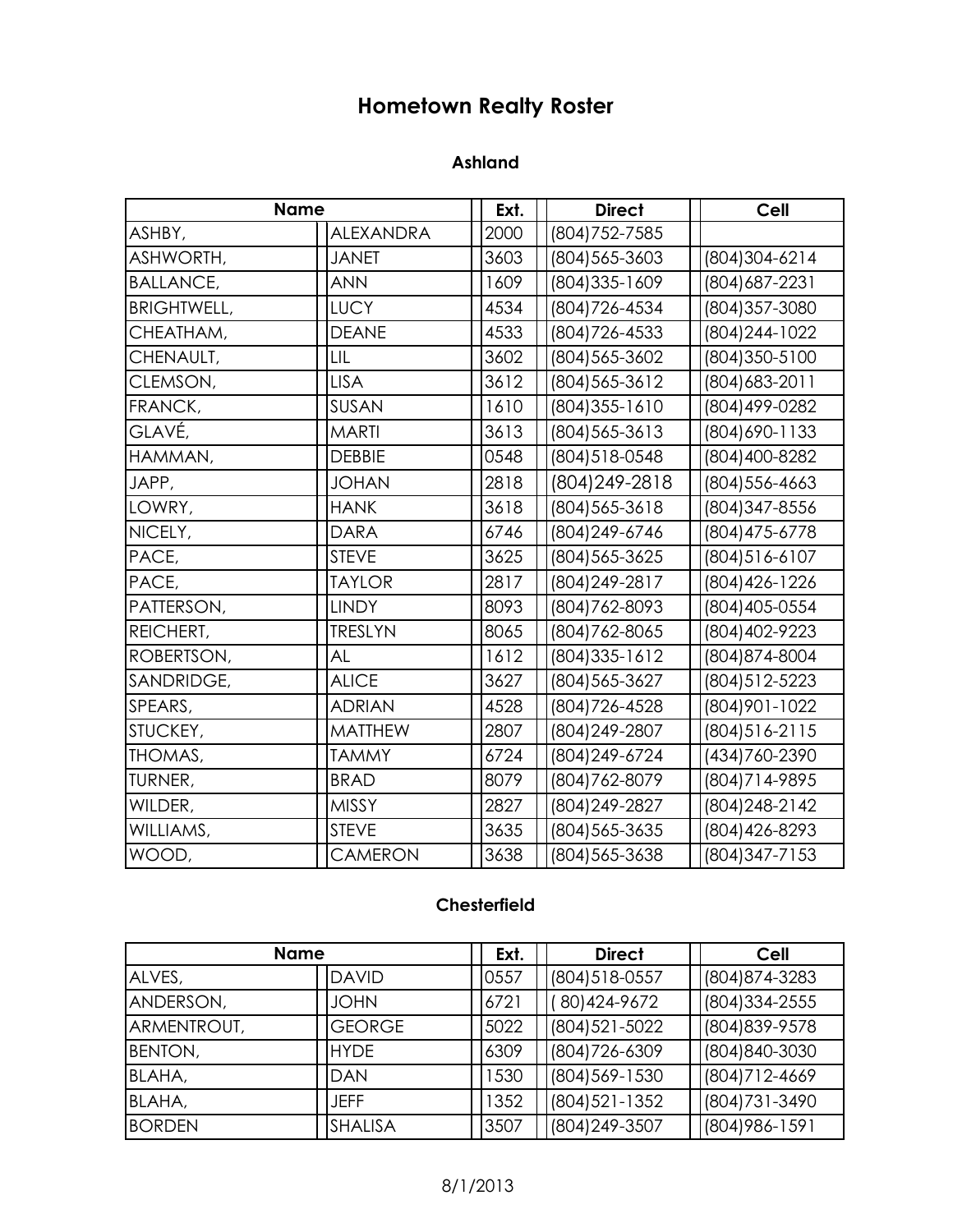| <b>Name</b>         |                  | Ext. | <b>Direct</b>    | Cell           |
|---------------------|------------------|------|------------------|----------------|
| <b>BREIDENBACH,</b> | <b>GEORDIE</b>   | 1395 | (804) 335-1395   | (804) 691-4458 |
| <b>BROCK,</b>       | <b>TIM</b>       | 6751 | (804) 249-6751   | (804) 350-9015 |
| CLARK,              | <b>JEFF</b>      | 1360 | (804) 521-1360   | (804) 586-9694 |
| COLE,               | <b>LINDA</b>     | 6709 | (804) 249-6709   | (804) 363-0142 |
| CONWAY,             | <b>MIKE</b>      | 2218 | (804) 419-2218   | (804) 943-9341 |
| COOPER,             | <b>ANGIE</b>     | 1386 | (804) 335-1386   | (804) 350-9627 |
| CRIM,               | <b>MELISSA</b>   | 2794 | (804) 249-2794   | (804) 350-0629 |
| CROXTON,            | <b>WILLIAM</b>   |      |                  | (804) 337-8464 |
| CULLATHER,          | <b>MATT</b>      | 0559 | (804) 518-0559   | (804) 301-6288 |
| CULLATHER,          | <b>MIKE</b>      | 6718 | (804) 249-6718   | (804) 873-2783 |
| DOEPPKE,            | <b>MAGDALENA</b> | 1399 | (804) 335-1399   | (804) 919-1786 |
| FERGUSON,           | <b>FERGIE</b>    | 1647 | (804) 335-1647   | (804) 869-0878 |
| FITZGERALD,         | <b>JACI</b>      | 6705 | (804) 249-6705   | (804) 426-4005 |
| GIBSON,             | <b>SHERRY</b>    | 6710 | (804) 249-6710   | (804) 869-0231 |
| <b>GLATFELTER,</b>  | <b>ANGELA</b>    | 2810 | (804) 249-2810   | (804) 248-0710 |
| HEITHAUS,           | <b>LYNDA</b>     | 1085 | (804) 414-1085   | (804) 350-2328 |
| HUDSON,             | <b>HEATHER</b>   | 6706 |                  | (804) 304-7578 |
| JENKINS,            | <b>DALE</b>      | 1393 | (804) 335 - 1393 | (804) 356-1278 |
| KOONS,              | <b>CLAIRE</b>    |      |                  |                |
| LOPASHANSKI,        | <b>APRIL</b>     | 2280 | (804) 419-2280   | (804) 318-0501 |
| MACKEY,             | <b>DENNIS</b>    | 3633 | (804) 565-3633   | (804) 921-6995 |
| MCCABE,             | <b>TINA</b>      | 0551 | (804) 518-0551   | (804) 536-6800 |
| MCCULLOUGH,         | <b>JOEY</b>      | 4525 | (804) 726-4525   | (804) 678-9915 |
| MUELLER,            | <b>MIKE</b>      | 2261 | (804) 419-2261   | (804) 691-2146 |
| MYKICH,             | <b>GLORIA</b>    | 1408 | (804) 335-1408   | (804) 516-6667 |
| PARKER,             | <b>BECKY</b>     | 2790 | (804) 249-2790   | (804) 908-2991 |
| PERKINS,            | <b>TROY</b>      | 1398 | (804) 335-1398   | (804) 731-6058 |
| PRITCHETT,          | <b>KEN</b>       | 6726 | (804) 249-6726   | (804) 731-5659 |
| ROBERTSON,          | <b>JOHNNY</b>    | 1357 | (804) 521-1357   | (804) 314-6760 |
| ROUSE,              | <b>JENNIFER</b>  | 4000 | (804) 796-9400   |                |
| SABREE,             | NAFEESAH         | 2793 | (804) 249-2793   | (804) 400-1716 |
| STANLEY,            | <b>JOSEPH</b>    | 6715 | (804) 249-6715   | (804) 920-8733 |
| <b>TRUONG</b>       | <b>OANHOANH</b>  | 6727 | (804) 249-6727   | (804) 873-3997 |
| WADE,               | ED               |      |                  | (804) 787-0834 |
| WADE,               | <b>KIM</b>       | 6740 | (804) 249-6740   | (804) 720-7248 |
| WILLIAMS,           | <b>DAVID</b>     | 6717 | (804) 249-6717   | (804) 690-1601 |
| WILLIAMS,           | <b>JUDY</b>      | 4209 | (804) 381-4209   | (804) 437-8451 |
| YOSS,               | GAIL             | 1361 | (804) 521-1361   | (804) 240-0600 |
| LAWRENCE,           | <b>PAM</b>       | 3616 | (804) 565-3616   | (804) 450-0776 |
| WELLER,             | <b>JANIS</b>     | 3495 | (804) 249-3495   | (804) 357-3124 |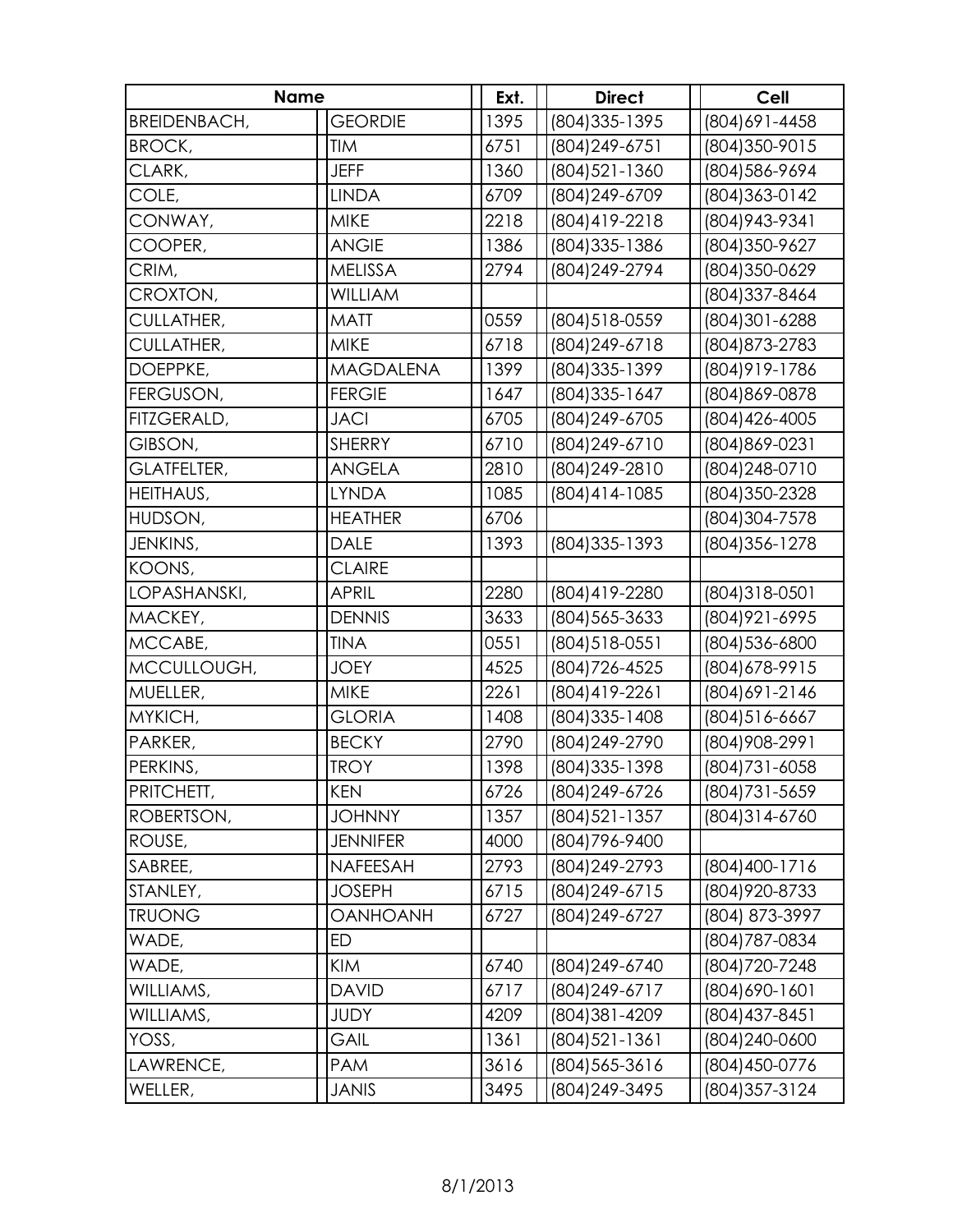#### **Mechanicsville**

| <b>Name</b>       |                 | Ext. | <b>Direct</b>  | <b>Cell</b>      |
|-------------------|-----------------|------|----------------|------------------|
| ANCARROW,         | <b>BRIAN</b>    | 1396 | (804) 335-1396 | (804) 241-7397   |
| ARRINGTON,        | <b>ALICIA</b>   | 1650 | (804) 335-1650 | (804) 240-4535   |
| BADAWI,           | <b>JENNIFER</b> | 2796 | (804) 249-2796 |                  |
| BARRETT,          | <b>NICK</b>     | 3496 | (804) 249-3496 |                  |
| BAUST,            | LAUREN          | 2804 |                | (757) 589-9612   |
| <b>BAXTER,</b>    | <b>SHERRY</b>   | 5959 | (804) 427-5959 | (804) 380-2556   |
| <b>BERBERICH,</b> | <b>DANIELLE</b> | 6365 | (804) 427-6365 | (804) 363-5973   |
| <b>BERBERICH,</b> | <b>DAVID</b>    | 1539 | (804) 569-1539 | (804) 514-3135   |
| BESTAFKA,         | <b>MARY</b>     | 0550 | (804) 518-0550 | (804) 869-3885   |
| <b>BOOKER,</b>    | LAWANDA         | 1536 | (804) 569-1536 | (804) 908-4037   |
| <b>BORDONIE,</b>  | <b>EUGENE</b>   | 5968 | (804) 427-5968 | (804) 350-9244   |
| BREMNER,          | <b>DAVE</b>     | 3626 | (804) 565-3626 | (804) 247-0593   |
| <b>BRISTOW,</b>   | <b>JOEY</b>     | 6360 | (804) 427-6360 | (804) 291-8759   |
| <b>BURGESS,</b>   | <b>LINDSAY</b>  | 1614 | (804) 335-1614 |                  |
| CHAPPELL,         | <b>EARL</b>     | 5969 | (804) 427-5969 | (804) 357-5915   |
| CHENAULT,         | <b>MIKE</b>     | 4532 | (804) 726-4532 | (804) 366-5302   |
| CHENAULT,         | <b>VIRGINIA</b> |      |                |                  |
| CLANTON,          | <b>ROSE</b>     | 0544 | (804) 518-0544 |                  |
| CLARK,            | <b>DANIELLE</b> | 6203 | (804) 427-6203 | (804) 651-3064   |
| COAKER,           | <b>JESSICA</b>  |      |                | (804) 874-6004   |
| COLLIER,          | <b>JASON</b>    | 8063 | (804) 762-8063 | (804) 912-3515   |
| CROUCH,           | <b>DONNIE</b>   | 6311 | (804) 726-6311 | (804) 539-4662   |
| CROUCH,           | <b>TAMI</b>     | 5957 | (804) 427-5957 | (804) 512-6122   |
| CURRIE,           | <b>KEVIN</b>    | 5962 | (804) 427-5962 | (804) 928-1620   |
| DAVIS,            | <b>SEAN</b>     | 3632 | (804) 565-3632 | (804) 439-2289   |
| DIAMOND,          | <b>NICCI</b>    | 2819 | (804) 249-2819 | (804) 677-8700   |
| DIXON,            | <b>BETH</b>     | 3634 | (804) 565-3634 |                  |
| DUKE,             | JIM             | 6357 | (804) 427-6357 | (804) 357-6851   |
| EARLEY,           | <b>WENDY</b>    | 1538 | (804) 569-1538 | (804) 814-1492   |
| ELLIOTT,          | <b>JENNIFER</b> | 1418 | (804) 335-1418 | (434) 247 - 1363 |
| FULWIDER,         | <b>BILLY</b>    | 5965 | (804) 427-5965 | (804) 366-6803   |
| GARRETT,          | <b>WANDA</b>    | 2813 | (804) 249-2813 | (804) 347-7951   |
| <b>GLADSTONE</b>  | EMMA            | 2821 | (804)249-2821  |                  |
| GRANDERSON,       | CARL            | 2806 | (804) 249-2806 | (804) 221-6805   |
| GRIESHABER,       | <b>JEAN</b>     | 5964 | (804) 427-5964 | (804) 307-0744   |
| GWATHMEY,         | <b>DEBBIE</b>   | 5963 | (804) 427-5963 | (804) 241-5173   |
| HARRIS,           | <b>ROB</b>      | 6730 | (804) 249-6730 | (804) 467-8770   |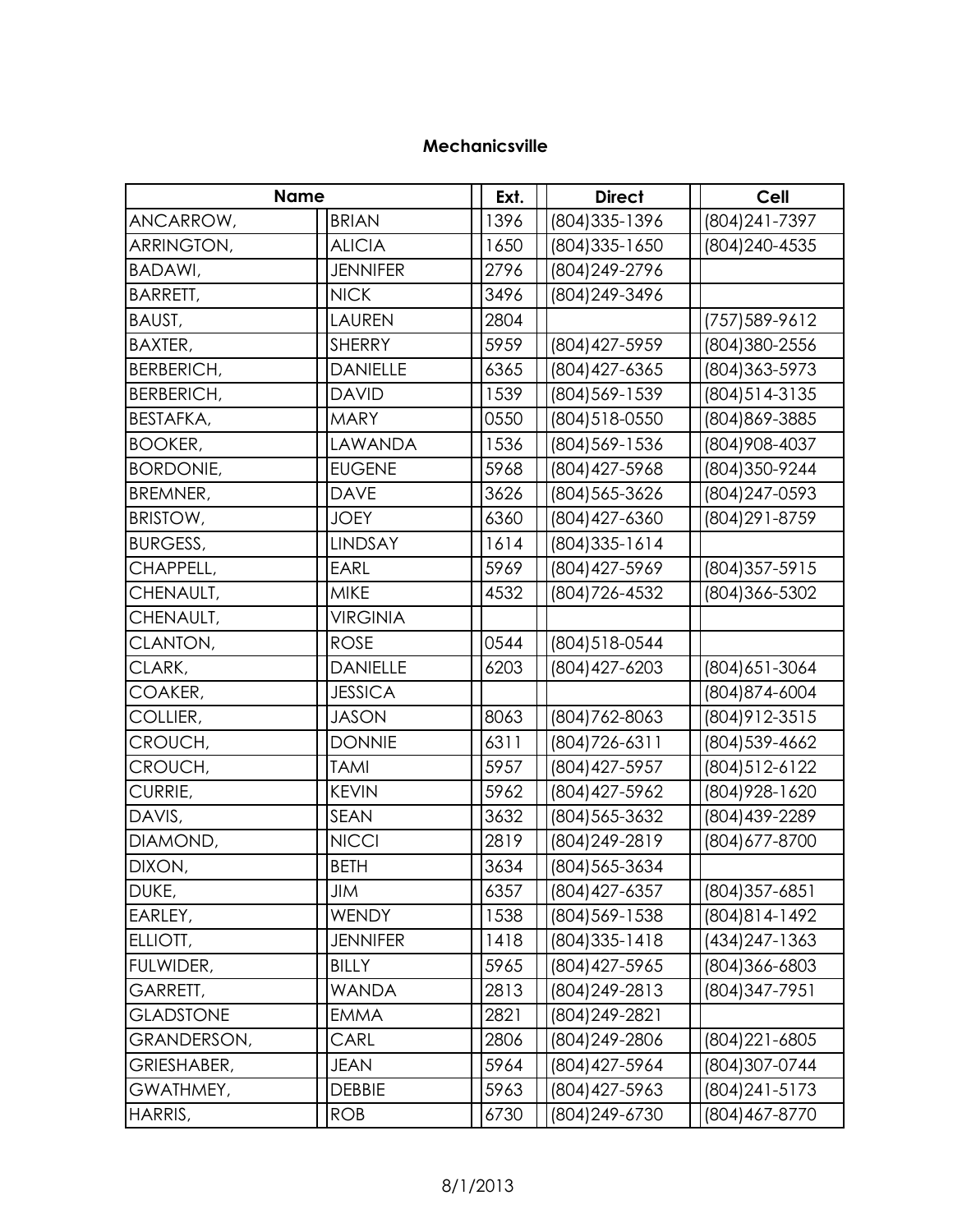| <b>Name</b>        |                 | Ext. | <b>Direct</b>    | <b>Cell</b>    |
|--------------------|-----------------|------|------------------|----------------|
| HAWKINS,           | <b>MELVA</b>    | 6708 | (804) 249-6708   | (804) 512-5557 |
| <b>HICKS</b>       | <b>JOHN</b>     | 6711 | (804) 249-6711   | (804)714-6647  |
| HEFLEBOWER,        | <b>TRIPP</b>    | 3620 | (804) 565-3620   | (804) 339-8323 |
| <b>HELMICK</b>     | <b>CHRIS</b>    | 6720 | (804) 249-6720   |                |
| <b>HIGHLANDER,</b> | <b>JOYCE</b>    |      |                  |                |
| <b>HIGHLANDER,</b> | <b>LYNWOOD</b>  | 1342 | (804) 521 - 1342 | (804) 338-1847 |
| HINES,             | <b>DONNA</b>    | 1537 | (804) 569-1537   | (804) 317-8779 |
| IZZO,              | <b>NICK</b>     | 6722 | (804) 249-6722   | (804) 928-3838 |
| JENNINGS,          | <b>DONNA</b>    | 1522 | (804) 569-1522   |                |
| KELLUM,            | <b>DARRELL</b>  | 5966 | (804) 427-5966   | (804) 370-4704 |
| <b>KIDD</b>        | PHILLIP         | 2816 | (804) 249-2816   |                |
| KRIENEN,           | <b>CATHY</b>    | 6355 | (804) 427-6355   | (804) 347-4570 |
| LACEY,             | <b>TAMMY</b>    | 1616 | (804) 335 - 1616 | (804) 402-6607 |
| LAMBERT,           | SARAH           | 6209 | (804) 427-6209   | (804) 921-5701 |
| LEBER,             | <b>VICKIE</b>   | 5000 | (804) 730-7195   |                |
| MADISON,           | <b>MIKE</b>     | 2814 | (804) 249-2814   |                |
| MAHONE,            | <b>TAMMY</b>    | 6713 | (804) 249-6713   | (804) 304-4243 |
| MCCRAY,            | <b>MARK</b>     | 1417 | (804) 335-1417   | (804) 513-3541 |
| MCDOWELL,          | <b>TERESA</b>   | 3506 | (804) 249-3506   | (804) 334-7811 |
| MCNAMARA,          | <b>RUSS</b>     | 3498 | (804) 249-3498   | (804) 908-1531 |
| MINOR,             | <b>DAVID</b>    | 3719 | (804) 249-6719   | (804) 241-3268 |
| MINTER,            | <b>BRANDON</b>  | 3508 | (804) 249-3508   | (804) 477-4258 |
| MOYER,             | <b>JOHN</b>     | 3621 | (804) 565-3621   | (804) 615-2883 |
| NUNNALLY,          | LAURA           | 3509 | (804) 249-3509   | (804) 363-9964 |
| O'DONNELL,         | PAT             | 3611 | (804) 565-3611   | (804) 690-1468 |
| OMARZAI,           | <b>CHRISTY</b>  | 6313 | (804) 726-6313   | (804) 873-5744 |
| OVERTON,           | <b>CINDY</b>    | 2826 | (804) 249-2826   | (804) 690-1906 |
| PEARCE,            | <b>DARCEY</b>   | 1611 | (804) 335-1611   | (540) 903-9882 |
| PEELE,             | <b>MIKE</b>     | 6733 | (804) 249-6733   | (804) 690-4684 |
| PLUMB,             | SARA            | 6760 | (804) 249-6760   |                |
| RAIKES,            | <b>DAVID</b>    | 4234 | (804) 381-4234   | (804) 314-1979 |
| REEVES,            | <b>ROBERT</b>   | 6218 | (804) 427-6218   | (804) 334-7571 |
| REYNOLDS,          | <b>DEWEY</b>    | 1407 | (804) 335-1407   | (804) 356-1520 |
| ROBBINS,           | <b>RANDY</b>    | 6734 | (804) 249-6734   | (804) 240-8782 |
| ROBINSON,          | STRAUGHAN       | 7195 | (804) 730-7195   | (804) 512-9091 |
| ROGERS,            | <b>BENJAMIN</b> | 2809 | (804) 249-2809   | (804) 512-0438 |
| ROGERS,            | <b>TODD</b>     | 1534 | (804) 569-1534   | (804) 512-7195 |
| ROHLE,             | <b>KEN</b>      | 0543 | (804) 518-0543   | (804) 382-5002 |
| ROWE,              | AMY             | 6354 | (804) 427-6354   | (804) 512-7134 |
| ROZELL,            | <b>DONALD</b>   | 3609 | (804) 565-3609   | (804) 305-0894 |
| SCHAEFER,          | SANDY           | 6222 | (804) 427-6222   |                |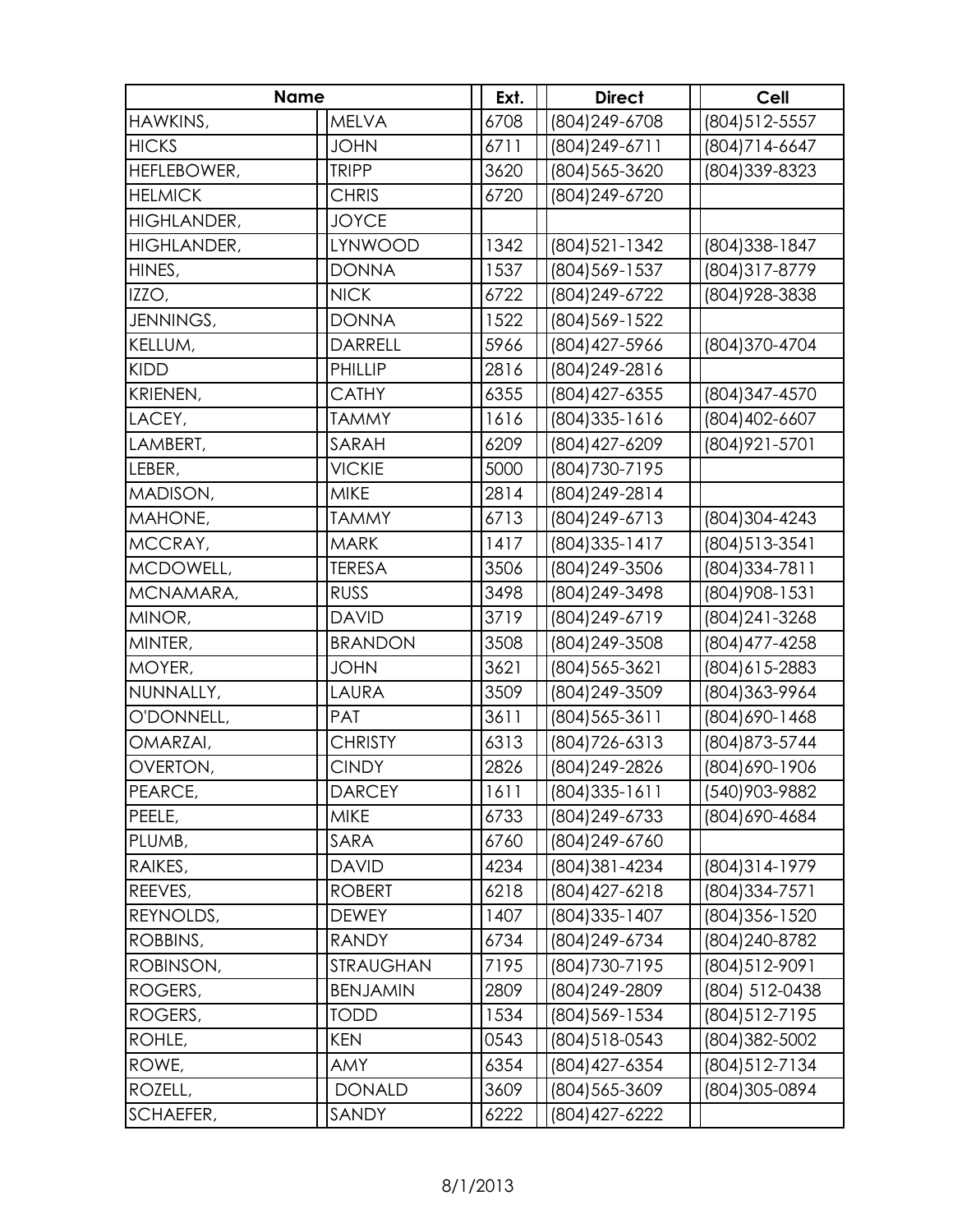| <b>Name</b>   |                | Ext. | <b>Direct</b>    | <b>Cell</b>      |  |
|---------------|----------------|------|------------------|------------------|--|
| SHIBLEY III,  | FRED           | 1523 | (804) 569-1523   | (804) 690-1752   |  |
| SHURM,        | <b>HEATHER</b> | 1535 | (804) 569-1535   | (804) 357-6852   |  |
| SHURM,        | <b>SHAWN</b>   | 6369 | (804) 427-6369   | (804) 339-1143   |  |
| <b>SIBIGA</b> | <b>TOMMY</b>   | 2803 | (804) 249-2803   | (804) 551 - 1702 |  |
| SIMPSON,      | <b>JOSH</b>    | 1389 | (804) 335-1389   | (804) 387-8734   |  |
| SMITH,        | <b>BLAKELY</b> | 6310 | (804) 726-6310   | (804) 387-4300   |  |
| SOFFEE,       | <b>JOHN</b>    | 3497 | (804) 249-3497   | (804) 539-8600   |  |
| SOUTHWARD,    | CB             | 6712 | (804) 249-6712   | (804) 514-6000   |  |
| SPROWL,       | <b>STACY</b>   | 6742 | (804) 249-6742   | (804) 513-3712   |  |
| STITZER,      | CAROL          | 6728 | (804) 249-6728   | (804) 241 - 4961 |  |
| STOREY,       | <b>KEN</b>     | 2789 | (804) 249-2789   | (804) 730-1791   |  |
| STRBAVY,      | <b>CATHY</b>   | 5972 | (804) 427-5972   |                  |  |
| SULLIVAN,     | <b>REX</b>     | 1412 | (804) 335 - 1412 | (804) 651-8958   |  |
| TAYLOR,       | CAROL          | 3614 | (804) 565-3641   | (804) 690-8544   |  |
| THOMAS,       | <b>MARCIA</b>  | 5970 | (804) 427-5970   | (804) 833-9393   |  |
| TYLER,        | <b>SHERI</b>   | 1414 | (804) 335 - 1414 | (804) 263-4235   |  |
| WHITLOW,      | <b>JAMIE</b>   | 2800 | (804) 249-2800   | (804) 338-7898   |  |
| WILLIAMS,     | <b>BARBARA</b> | 8074 | (804) 762-8074   | (804) 402-2764   |  |
| WILSON,       | <b>CHRIS</b>   | 5958 | (804) 427-5958   |                  |  |
| WILSON,       | <b>JULIA</b>   | 3492 | (804) 249-3492   |                  |  |
| WINTERS,      | <b>BEN</b>     | 6307 | (804) 726-6307   | (804) 840-0962   |  |
| WOODS,        | <b>GEORGE</b>  | 3607 | (804) 565-3607   | (804) 836-8585   |  |
| WRIGHT,       | SHIRLEY        | 3636 | (804) 565-3636   | (804) 397-2244   |  |
| WYATT-BLAKE,  | <b>CYNDI</b>   |      | (804) 730-7195   |                  |  |
| ZIEGLER,      | <b>RUSTY</b>   | 0553 | (804) 518-0553   | (804) 240-5632   |  |

## **Prince George**

| <b>Name</b>       |               | Ext. | <b>Direct</b>     | Cell            |
|-------------------|---------------|------|-------------------|-----------------|
| <b>IFOREHAND,</b> | <b>LINDA</b>  | 0547 | (804) 518-0547    | $(804)731-0147$ |
| <b>OAKLEY,</b>    | <b>ASHLEY</b> | 0552 | $(804)518-0552$   | $(804)731-2755$ |
| <b>OAKLEY</b>     | <b>JEFF</b>   | 1606 | $(804)335 - 1606$ | (804) 543-4173  |

#### **RCI**

| <b>Name</b>     |                  | Ext. | <b>Direct</b>     | <b>Cell</b>  |
|-----------------|------------------|------|-------------------|--------------|
| <b>ASHLEY</b>   | <b>PATRICK</b>   | 2798 | 804-249-2798      | 804-641-7958 |
| <b>BALSOM</b>   | <b>LISA</b>      | 3510 | (804) 249-3510    |              |
| <b>FIELDS</b>   | <b>JAQUELINE</b> | 6351 | $(804)427 - 6351$ |              |
| <b>FRIESS</b>   | <b>CHRIS</b>     | 3500 | (804) 249-3500    |              |
| <b>IFRITTER</b> | <b>SHARON</b>    | 5973 | (804) 427-5973    |              |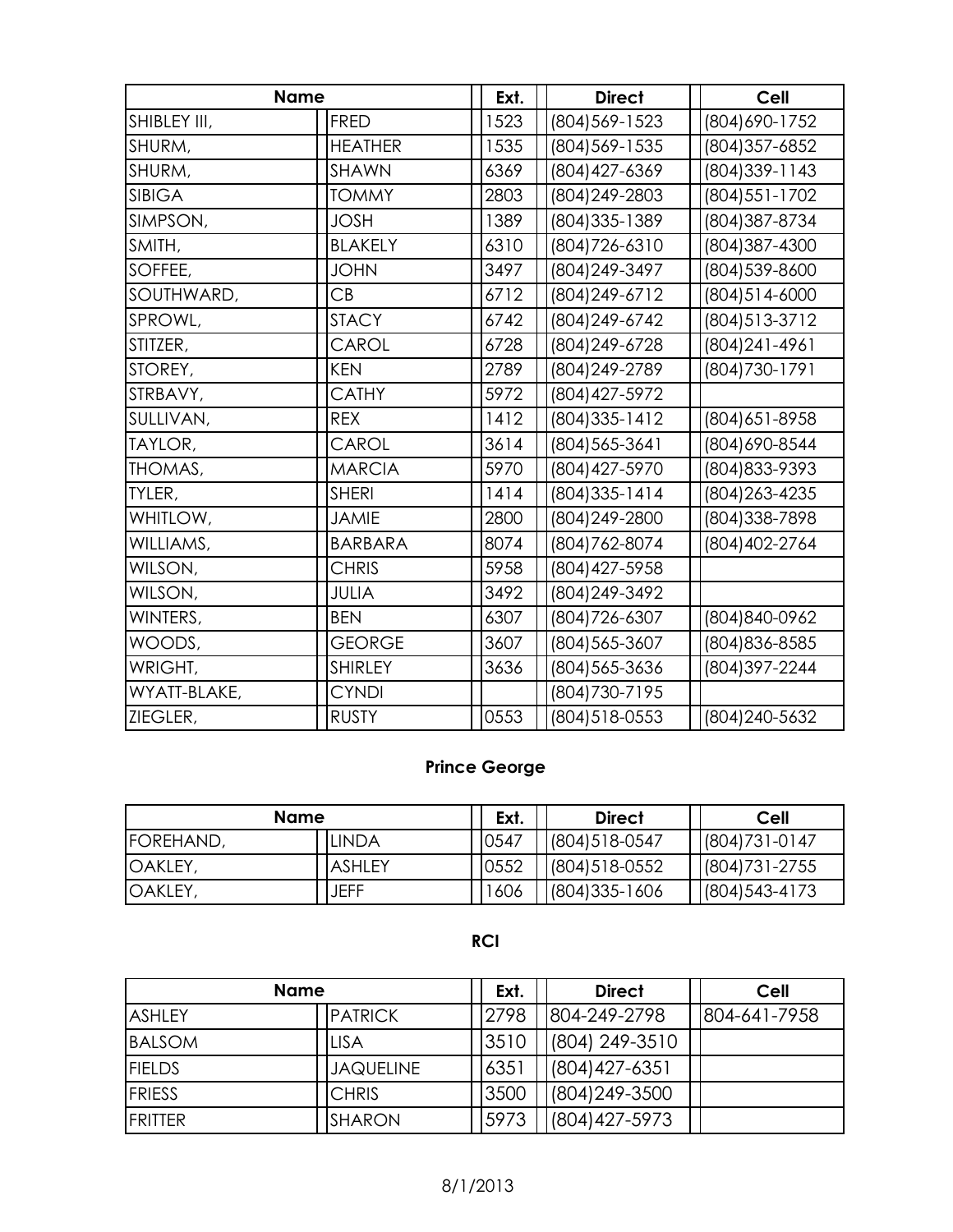| <b>Name</b>     |               | Ext. | <b>Direct</b> | <b>Cell</b>    |                |
|-----------------|---------------|------|---------------|----------------|----------------|
| <b>HALL</b>     | <b>ERIN</b>   |      | 3502          | (804) 249-3502 |                |
| <b>MARTELL</b>  | <b>MIRIAM</b> |      | 6353          | (804) 427-6353 |                |
| <b>MCKINNEY</b> | <b>CHUCK</b>  |      | 3501          | (804) 249-3501 | (804) 334-1167 |
| <b>MELTON</b>   | <b>RAY</b>    |      | 2805          | (804) 249-2805 | (804) 814-5712 |
| <b>RODEN</b>    | <b>LUCY</b>   |      | 6356          | (804) 427-6356 |                |
| ROGERS,         | <b>TODD</b>   |      | 1534          | (804) 569-1534 | (804) 512-7195 |
| SZALAY,         | <b>ANDY</b>   |      | 1390          | (804) 335-1390 | (804) 543-2590 |
| <b>TSCHANTZ</b> | LARRY         |      |               |                | (804) 296-5472 |

#### **Rockville**

| <b>Name</b> |                | Ext. | <b>Direct</b> | Cell           |
|-------------|----------------|------|---------------|----------------|
| JOHNSON,    | <b>GRAYSON</b> | 20   |               | (804) 387-3060 |
| MAYS,       | <b>DOUG</b>    | 22   |               | (804) 387-5125 |

## **Tappahannock**

|           | <b>Name</b>    | Ext. | <b>Direct</b>  | Cell           |
|-----------|----------------|------|----------------|----------------|
| BROOKS,   | JEFF           | 19   |                | (804)-445-1395 |
| CHENAULT, | <b>BONNIE</b>  |      |                | (804) 690-0903 |
| LANKFORD, | <b>ANDY</b>    | 27   |                | (804) 306-9838 |
| MINOR,    | <b>PATTI</b>   | 14   |                | (804) 445-5465 |
| SANDERS,  | <b>DONNA</b>   | 10   | (804) 443-0067 |                |
| THOMAS,   | <b>BARBARA</b> |      |                | (804)445-5461  |

## **Twin Hickory**

|                  | <b>Name</b>      | Ext. | <b>Direct</b>  | <b>Cell</b>    |
|------------------|------------------|------|----------------|----------------|
| ADAIR,           | <b>DIANE</b>     | 7000 | (804) 747-9933 |                |
| APSLEY,          | <b>MATT</b>      | 6725 | 80) 424-9672   | (804) 387-4052 |
| BASHAM,          | SANDY            | 8064 | (804) 726-8064 | (804) 921-2030 |
| <b>BOURNE,</b>   | <b>BARRY</b>     | 3493 | (804) 249-3493 | (804) 647-6504 |
| <b>BROCK,</b>    | <b>CHRISTIAN</b> | 8068 | (804) 726-8068 | (804) 920-9535 |
| CARROLL,         | <b>TOMMY</b>     | 8072 | (804) 762-8072 | (804) 405-1011 |
| CHENAULT,        | <b>RODNEY</b>    | 2820 | (804) 249-2820 | (804) 240-8150 |
| COLDIRON,        | <b>ANNE</b>      | 8073 | (804) 726-8073 | (804) 363-8211 |
| COUSINS,         | <b>LINWOOD</b>   | 6758 | (804) 249-6758 | (804) 641-3853 |
| CRAVER,          | <b>SANDRA</b>    | 6204 | (804) 427-6204 | (804) 497-6756 |
| FLEMING,         | <b>TOM</b>       | 8085 | (804) 762-8085 |                |
| FORD,            | <b>DONNIE</b>    | 6762 | (804) 249-6762 | (804) 339-1691 |
| <b>FORGETTE,</b> | <b>STEPHEN</b>   | 6729 | (804) 249-6729 | (804) 840-4034 |